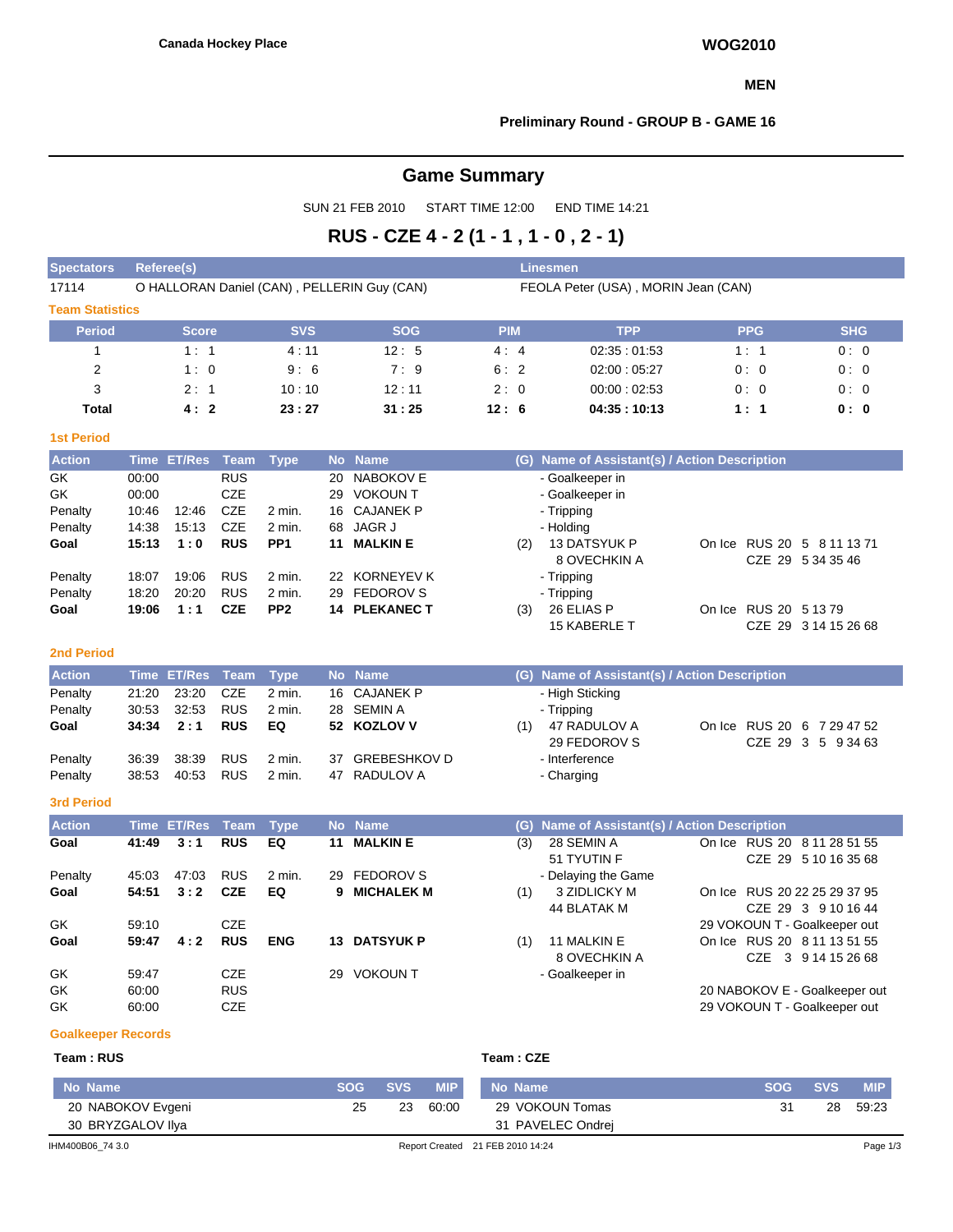#### **MEN**

## **Preliminary Round - GROUP B - GAME 16**

40 VARLAMOV Semyon (EG) 33 STEPANEK Jakub (EG)

**Game Statistics**

|              | Team : RUS (RED)           |          |                      |                |                |                |                |                |          |      |                |      |           |            |            |            |
|--------------|----------------------------|----------|----------------------|----------------|----------------|----------------|----------------|----------------|----------|------|----------------|------|-----------|------------|------------|------------|
|              |                            |          | <b>Shots on Goal</b> |                |                | Time on Ice    |                |                |          |      |                |      |           |            |            |            |
| No Pos       | <b>Name</b>                | G        | A PIM                |                |                | $\overline{2}$ |                | 3 OT TS +/-    |          | 1    | $\overline{2}$ | 3    | <b>OT</b> | <b>TOT</b> | <b>SHF</b> | <b>AVG</b> |
| 13 F         | <b>DATSYUK Pavel</b>       | 1        | 1                    | 0              | 0              | 1              | 1              | $\overline{2}$ | $+1$     | 5:56 | 7:04           | 7:18 |           | 20:18      | 29         | 0:42       |
| 51 D         | <b>TYUTIN Fedor</b>        | 0        | 1                    | 0              | 0              | 0              | $\mathbf 0$    | 0              | $+2$     | 5:25 | 5:45           | 4:46 |           | 15:56      | 24         | 0:39       |
| 55 D         | <b>GONCHAR Sergei</b>      | 0        | 0                    | 0              | 1              | 2              | 0              | 3              | $+2$     | 5:44 | 5:46           | 5:20 |           | 16:50      | 26         | 0:38       |
| 61 F         | AFINOGENOV Maxim           | 0        | 0                    | 0              | 1              | 0              | $\Omega$       | 1              | 0        | 3:09 | 4:38           | 6:55 |           | 14:42      | 20         | 0:44       |
| 71 F         | KOVALCHUK IIya +A          | 0        | 0                    | 0              | 1              | 0              | 3              | 4              | 0        | 6:27 | 5:08           | 5:40 |           | 17:15      | 21         | 0:49       |
| 8F           | OVECHKIN Alexander +A      | 0        | 2                    | 0              | 3              | 0              | 2              | 5              | $+2$     | 5:38 | 5:24           | 5:30 |           | 16:32      | 24         | 0:41       |
| 11F          | <b>MALKIN Evgeni</b>       | 2        | 1                    | 0              | $\overline{2}$ | 0              | $\mathbf 1$    | 3              | $+2$     | 6:54 | 5:30           | 6:19 |           | 18:43      | 26         | 0:43       |
| 22 D         | <b>KORNEYEV Konstantin</b> | 0        | 0                    | $\overline{2}$ | 0              | 0              | 0              | 0              | $-1$     | 5:52 | 3:58           | 3:54 |           | 13:44      | 17         | 0:48       |
| 28 F         | <b>SEMIN Alexander</b>     | 0        | 1                    | $\overline{2}$ | 0              | 0              | 2              | 2              | $+1$     | 4:39 | 4:47           | 5:28 |           | 14:54      | 20         | 0:44       |
| 37 D         | <b>GREBESHKOV Denis</b>    | $\Omega$ | $\Omega$             | $\overline{2}$ | 0              | 1              | $\Omega$       | 1              | -1       | 5:09 | 3:44           | 3:10 |           | 12:03      | 16         | 0:45       |
| 5 D          | <b>NIKULIN IIya</b>        | 0        | 0                    | 0              | 2              | 0              | 0              | 2              | 0        | 4:28 | 4:48           | 6:22 |           | 15:38      | 22         | 0:42       |
| 25 F         | <b>ZARIPOV Danis</b>       | 0        | 0                    | 0              | 1              | 0              | 1              | 2              | $-1$     | 4:13 | 3:39           | 2:51 |           | 10:43      | 15         | 0:42       |
| 42 F         | ZINOVYEV Sergei            | 0        | 0                    | 0              | 0              | 0              | 0              | 0              | 0        | 5:07 | 4:21           | 0:00 |           | 9:28       | 12         | 0:47       |
| 79 D         | <b>MARKOV Andrei</b>       | 0        | 0                    | 0              | 0              | 0              | 0              | 0              | 0        | 4:05 | 4:56           | 7:00 |           | 16:01      | 21         | 0:45       |
| 95 F         | MOROZOV Alexei +C          | 0        | 0                    | 0              | 0              | 2              | $\Omega$       | 2              | -1       | 4:37 | 3:18           | 2:44 |           | 10:39      | 16         | 0:39       |
| 6 D          | <b>VOLCHENKOV Anton</b>    | 0        | 0                    | 0              | 0              | 0              | 0              | 0              | $+1$     | 3:47 | 5:17           | 3:54 |           | 12:58      | 19         | 0:40       |
| 7 D          | <b>KALININ Dmitri</b>      | 0        | 0                    | 0              | 0              | 0              | 0              | 0              | $+1$     | 3:56 | 5:17           | 5:39 |           | 14:52      | 21         | 0:42       |
| 29 F         | <b>FEDOROV Sergei</b>      | 0        | 1                    | 4              | 0              | 0              | $\Omega$       | 0              | $\Omega$ | 3:06 | 3:12           | 5:16 |           | 11:34      | 20         | 0:34       |
| 47 F         | RADULOV Alexander          | $\Omega$ | 1                    | 2              | 0              | 0              | $\overline{2}$ | $\overline{2}$ | $+1$     | 4:22 | 4:00           | 4:34 |           | 12:56      | 17         | 0:45       |
| 52 F         | <b>KOZLOV Viktor</b>       | 1        | 0                    | 0              | 1              | 1              | $\Omega$       | $\overline{2}$ | $+1$     | 3:20 | 3:27           | 4:45 |           | 11:32      | 17         | 0:40       |
| 20 GK        | NABOKOV Evgeni             | 0        | 0                    | 0              | 0              | 0              | 0              | 0              |          |      |                |      |           |            |            |            |
| 30 GK        | <b>BRYZGALOV IIya</b>      | 0        | 0                    | 0              | 0              | 0              | 0              | 0              |          |      |                |      |           |            |            |            |
| 40 GK        | <b>VARLAMOV Semyon</b>     | 0        | 0                    | 0              | 0              | 0              | $\Omega$       | 0              |          |      |                |      |           |            |            |            |
| <b>Total</b> |                            | 4        | 8                    | 12             | 12             | 7              | 12             | 31             |          |      |                |      |           |            |            |            |

#### **Head Coach :** BYKOV Vyacheslav

|             | Team: CZE (WHT)          |          |              |   |          |                |                      |              |          |             |                |      |           |            |            |            |
|-------------|--------------------------|----------|--------------|---|----------|----------------|----------------------|--------------|----------|-------------|----------------|------|-----------|------------|------------|------------|
|             |                          |          |              |   |          |                | <b>Shots on Goal</b> |              |          | Time on Ice |                |      |           |            |            |            |
| No Pos Name |                          | G.       | <b>A PIM</b> |   |          | $\overline{2}$ | <b>OT</b><br>Q       | <b>TS</b>    | $+/-$    |             | $\overline{2}$ | 3    | <b>OT</b> | <b>TOT</b> | <b>SHF</b> | <b>AVG</b> |
| 5 D         | POLAK Roman              | 0        | $\Omega$     | 0 | 0        | $\Omega$       | $\Omega$             | $\mathbf 0$  | $-2$     | 4:53        | 3:30           | 3:43 |           | 12:06      | 18         | 0:40       |
| 14 F        | <b>PLEKANEC Tomas</b>    |          | $\Omega$     | 0 |          | 2              | $\Omega$             | 3            | -1       | 5.38        | 6:35           | 6:27 |           | 18:40      | 23         | 0:48       |
| 24 F        | <b>HAVLAT Martin</b>     | $\Omega$ | $\Omega$     | 0 | 0        | 2              | $\Omega$             | 2            | 0        | 3:38        | 6:11           | 3:14 |           | 13:03      | 15         | 0:52       |
| 26 F        | ELIAS Patrik +C          | $\Omega$ |              | 0 | 0        | 3              | $\Omega$             | 3            | $-1$     | 5:32        | 7:06           | 6:43 |           | 19:21      | 23         | 0:50       |
| 35 D        | HEJDA Jan                | 0        | $\Omega$     | 0 | 0        | 0              | 2                    | $\mathbf{2}$ | $-1$     | 4:47        | 3:51           | 3:40 |           | 12:18      | 19         | 0:38       |
|             |                          |          |              |   |          |                |                      |              |          |             |                |      |           |            |            |            |
| 4 D         | MICHALEK Zbynek          | 0        | $\Omega$     | 0 |          | 0              | 1                    | 2            | 0        | 4:44        | 5:05           | 4:26 |           | 14:15      | 20         | 0:42       |
| 10F         | <b>CERVENKA Roman</b>    | $\Omega$ | $\Omega$     | 0 | 0        | 0              | 1                    |              | 0        | 4:58        | 5:16           | 3:19 |           | 13:33      | 16         | 0:50       |
| 15 D        | KABERLE Tomas +A         | $\Omega$ |              | 0 |          |                | $\Omega$             | 2            | -1       | 5:55        | 6:29           | 7:28 |           | 19:52      | 26         | 0:45       |
| 16 F        | <b>CAJANEK Petr</b>      | $\Omega$ | $\Omega$     | 4 | $\Omega$ |                | 1                    | 2            | $\Omega$ | 3:02        | 5:39           | 4:42 |           | 13:23      | 18         | 0:44       |
| 68 F        | JAGR Jaromir +A          | 0        | $\Omega$     | 2 | 0        | 0              | 2                    | 2            | $-2$     | 5:22        | 5:03           | 5:03 |           | 15:28      | 19         | 0:48       |
| 3 D         | <b>ZIDLICKY Marek</b>    | $\Omega$ |              | 0 | 0        | 0              | 1                    |              | -1       | 5:35        | 5:28           | 7:35 |           | 18:38      | 24         | 0:46       |
| 17 D        | <b>KUBA Filip</b>        | 0        | $\Omega$     | 0 | 0        | 0              | 1                    |              | 0        | 4:46        | 5:26           | 5:20 |           | 15:32      | 20         | 0:46       |
| 34 F        | <b>FLEISCHMANN Tomas</b> | 0        | $\Omega$     | 0 |          | 0              | 0                    |              | $-1$     | 5:53        | 4:14           | 5:48 |           | 15:55      | 20         | 0:47       |